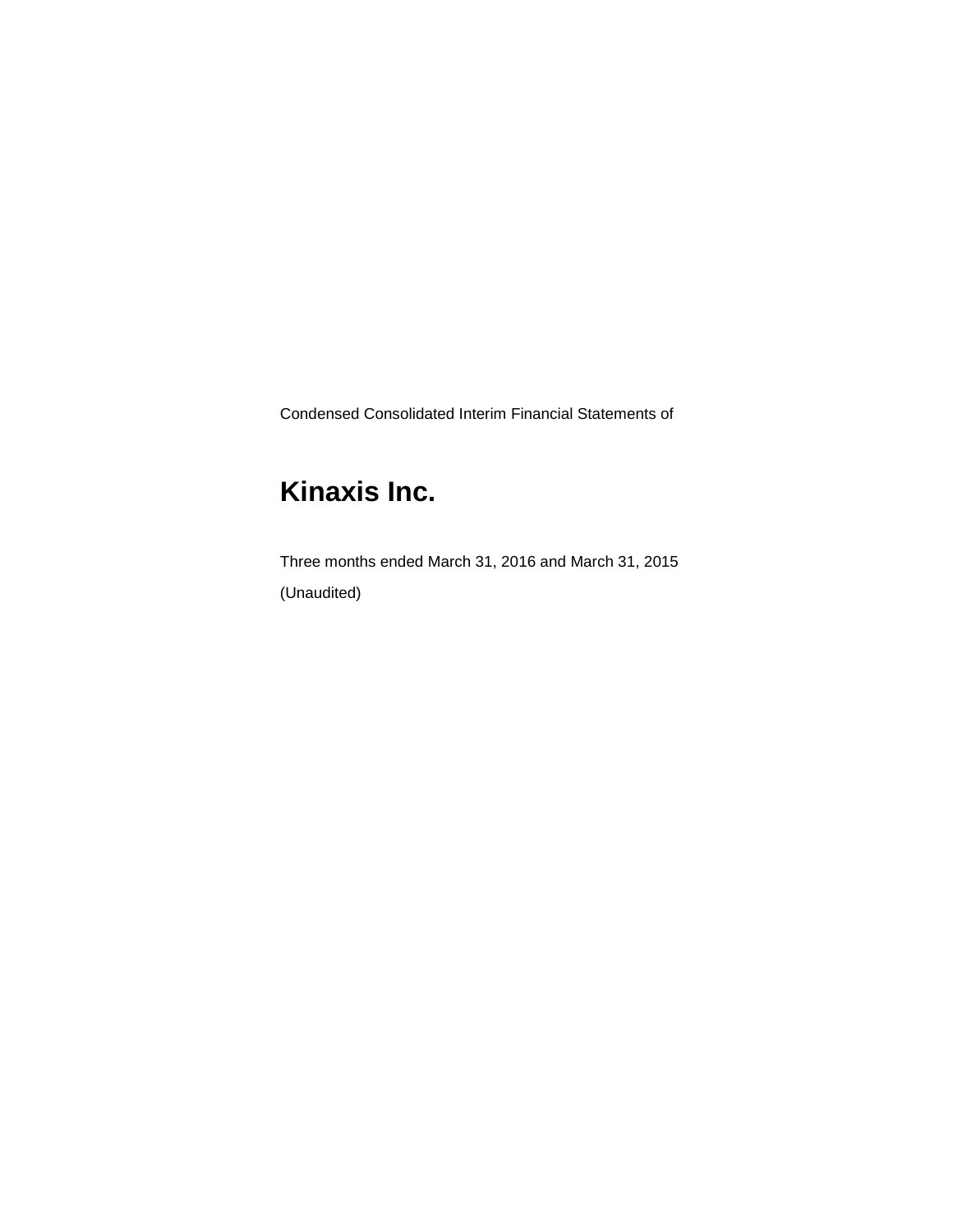Condensed Consolidated Interim Statements of Financial Position

As at March 31, 2016 and December 31, 2015 (Expressed in thousands of U.S. dollars) (Unaudited)

|                                                   | March 31,     |    | December 31, |
|---------------------------------------------------|---------------|----|--------------|
|                                                   | 2016          |    | 2015         |
| <b>Assets</b>                                     |               |    |              |
| Current assets:                                   |               |    |              |
| Cash and cash equivalents                         | \$<br>108,348 | \$ | 99,390       |
| Trade and other receivables (note 4)              | 13,953        |    | 15,833       |
| Investment tax credits receivable                 | 1,642         |    | 1,532        |
| Investment tax credits recoverable                | 1,661         |    | 2,083        |
| Prepaid expenses                                  | 2,484         |    | 1,906        |
|                                                   | 128,088       |    | 120,744      |
| Non-current assets:                               |               |    |              |
| Property and equipment (note 5)                   | 7,190         |    | 7,352        |
|                                                   | \$<br>135,278 | \$ | 128,096      |
| Liabilities and Shareholders' Equity              |               |    |              |
| <b>Current liabilities:</b>                       |               |    |              |
| Accounts payable and accrued liabilities (note 6) | \$<br>5,875   | \$ | 6,794        |
| Deferred revenue                                  | 43,852        |    | 40,442       |
|                                                   | 49,727        |    | 47,236       |
| Non-current liabilities:                          |               |    |              |
| Lease inducement                                  | 51            |    | 62           |
| Deferred revenue                                  | 13,235        |    | 14,191       |
| Deferred tax liability                            | 578           |    | 1,003        |
|                                                   | 13,864        |    | 15,256       |
| Shareholders' equity:                             |               |    |              |
| Share capital (note 7)                            | 91,369        |    | 90,808       |
| Contributed surplus                               | 10,965        |    | 8,873        |
| Accumulated other comprehensive loss              | (413)         |    | (474)        |
| <b>Deficit</b>                                    | (30, 234)     |    | (33,603)     |
|                                                   | 71,687        |    | 65,604       |
|                                                   | \$<br>135,278 | \$ | 128,096      |

See accompanying notes to condensed consolidated interim financial statements.

On behalf of the Board of Directors:

| Director (signed) John (Ian) Giffen<br>(signed) Douglas Colbeth |  | Director |
|-----------------------------------------------------------------|--|----------|
|-----------------------------------------------------------------|--|----------|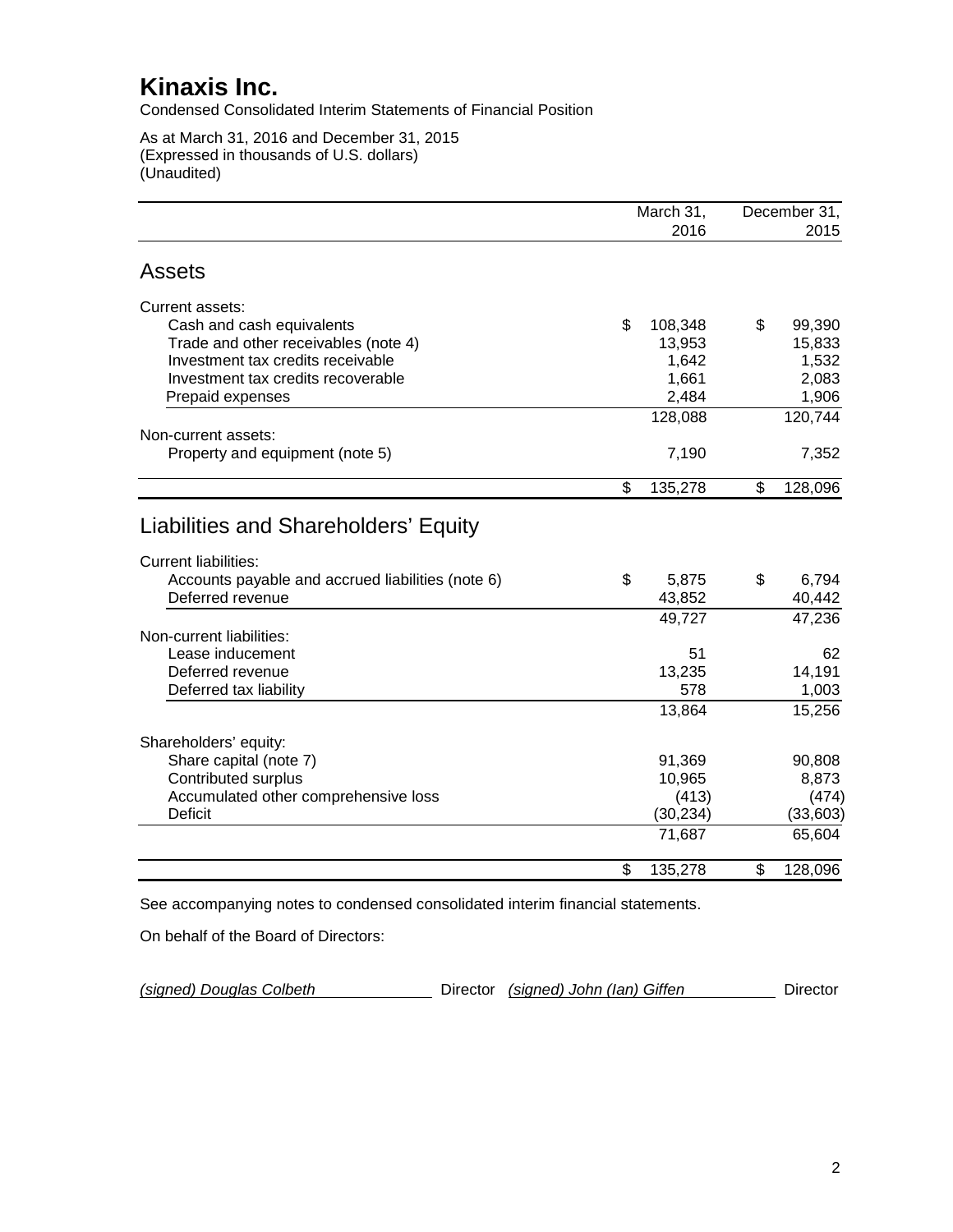Condensed Consolidated Interim Statements of Comprehensive Income

For the three months ended March 31, 2016 and 2015 (Expressed in thousands of U.S. dollars, except share and per share data) (Unaudited)

|                                                                                                                                        | 2016        | 2015         |
|----------------------------------------------------------------------------------------------------------------------------------------|-------------|--------------|
| Revenue (note 9)                                                                                                                       | \$27,032    | \$<br>19,711 |
| Cost of revenue                                                                                                                        | 8,105       | 5,805        |
| Gross profit                                                                                                                           | 18,927      | 13,906       |
| Operating expenses:                                                                                                                    |             |              |
| Selling and marketing                                                                                                                  | 5,979       | 3,799        |
| Research and development (note 10)                                                                                                     | 4,737       | 3,671        |
| General and administrative                                                                                                             | 3,005       | 2,188        |
|                                                                                                                                        | 13,721      | 9,658        |
|                                                                                                                                        | 5,206       | 4,248        |
| Other income (expense):                                                                                                                |             |              |
| Foreign exchange gain (loss)<br>Net finance income                                                                                     | 266<br>74   | (479)<br>24  |
|                                                                                                                                        | 340         | (455)        |
| Profit before income taxes                                                                                                             | 5,546       | 3,793        |
| Income tax expense                                                                                                                     | 2,177       | 1,405        |
| Profit                                                                                                                                 | 3,369       | 2,388        |
| Other comprehensive income (loss)                                                                                                      |             |              |
| Items that are or may be reclassified subsequently to profit or loss:<br>Foreign currency translation differences - foreign operations | 61          | (15)         |
| Total comprehensive income                                                                                                             | \$<br>3,430 | \$<br>2,373  |
|                                                                                                                                        |             |              |
| Basic earnings per share                                                                                                               | \$<br>0.14  | \$<br>0.10   |
| Weighted average number of basic common shares (note 8)                                                                                | 24,445,630  | 23,759,940   |
| Diluted earnings per share                                                                                                             | 0.13        | 0.10         |
| Weighted average number of diluted common shares (note 8)                                                                              | 25,744,984  | 25,133,286   |

See accompanying notes to condensed consolidated interim financial statements.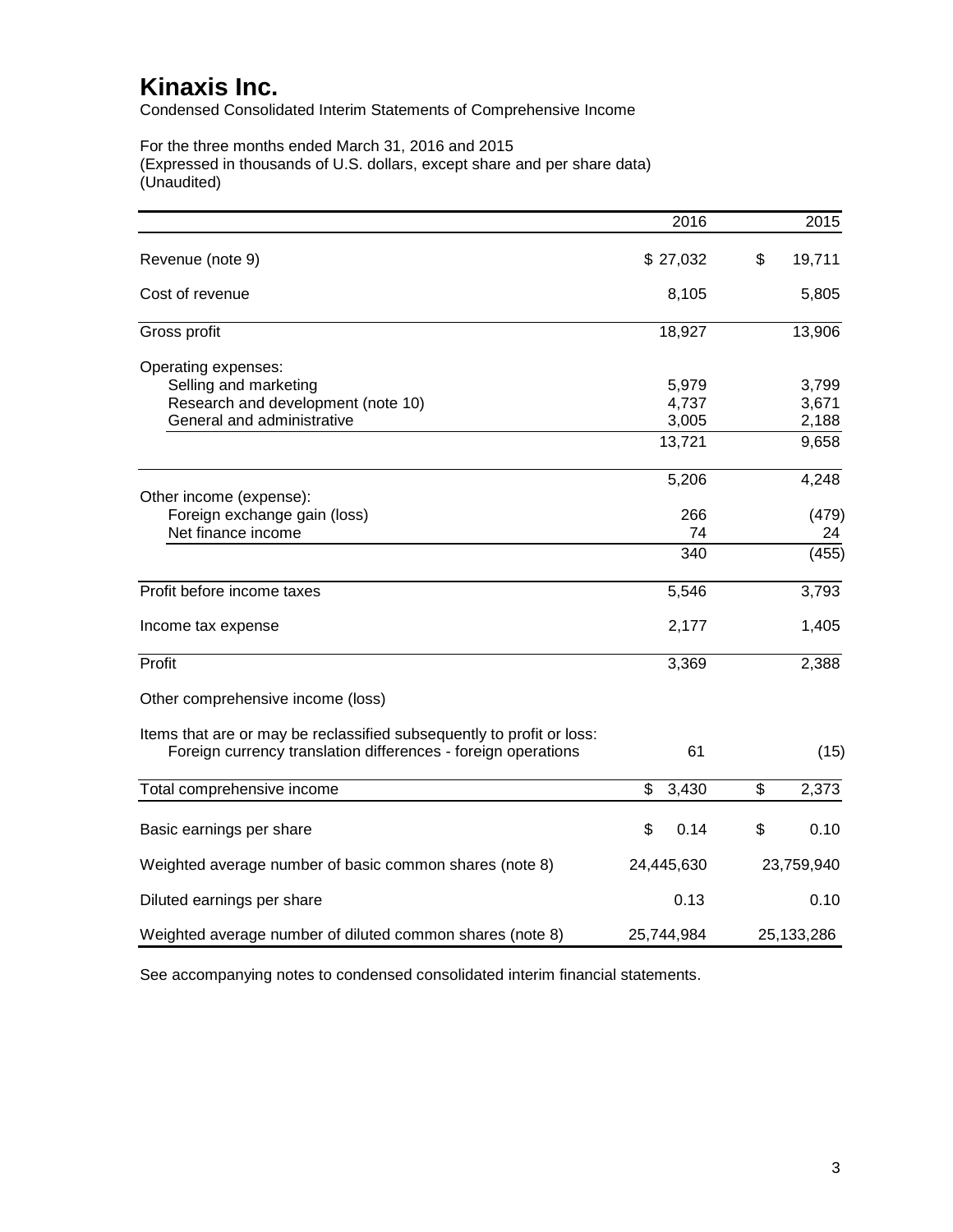Condensed Consolidated Interim Statements of Changes in Shareholders' Equity (Deficiency)

For the three months ended March 31, 2016 and 2015 (Expressed in thousands of U.S. dollars) (Unaudited)

|                                |              |              | Accumulated<br>other |                 |                     |
|--------------------------------|--------------|--------------|----------------------|-----------------|---------------------|
|                                | Share        | Contributed  | comprehensive        |                 | <b>Total equity</b> |
|                                | capital      | surplus      | loss                 | Deficit         | (deficiency)        |
|                                |              |              |                      |                 |                     |
| Balance, December 31, 2014     | \$<br>87,219 | \$<br>6,152  | \$<br>(453)          | \$<br>(46, 281) | \$<br>46,637        |
| Profit                         |              |              |                      | 2,388           | 2,388               |
| Other comprehensive income     |              |              | (15)                 |                 | (15)                |
| Total comprehensive income     |              |              | (15)                 | 2,388           | 2,373               |
| Share options exercised        | 277          | (87)         |                      |                 | 190                 |
| Share based payments           |              | 964          |                      |                 | 964                 |
| Total shareholder transactions | 277          | 877          |                      |                 | 1,154               |
| Balance, March 31, 2015        | \$<br>87,496 | \$<br>7,029  | \$<br>(468)          | \$<br>(43, 893) | \$<br>50,164        |
| Balance, December 31, 2015     | \$<br>90,808 | \$<br>8,873  | \$<br>(474)          | \$<br>(33,603)  | \$<br>65,604        |
| Profit                         |              |              |                      | 3,369           | 3,369               |
| Other comprehensive income     |              |              | 61                   |                 | 61                  |
| Total comprehensive income     |              |              | 61                   | 3,369           | 3,430               |
| Share options exercised        | 561          | (188)        |                      |                 | 373                 |
| Share based payments           |              | 2,280        |                      |                 | 2,280               |
| Total shareholder transactions | 561          | 2,092        |                      |                 | 2,653               |
| Balance, March 31, 2016        | \$<br>91,369 | \$<br>10,965 | \$<br>(413)          | \$<br>(30, 234) | \$<br>71,687        |

See accompanying notes to condensed consolidated interim financial statements.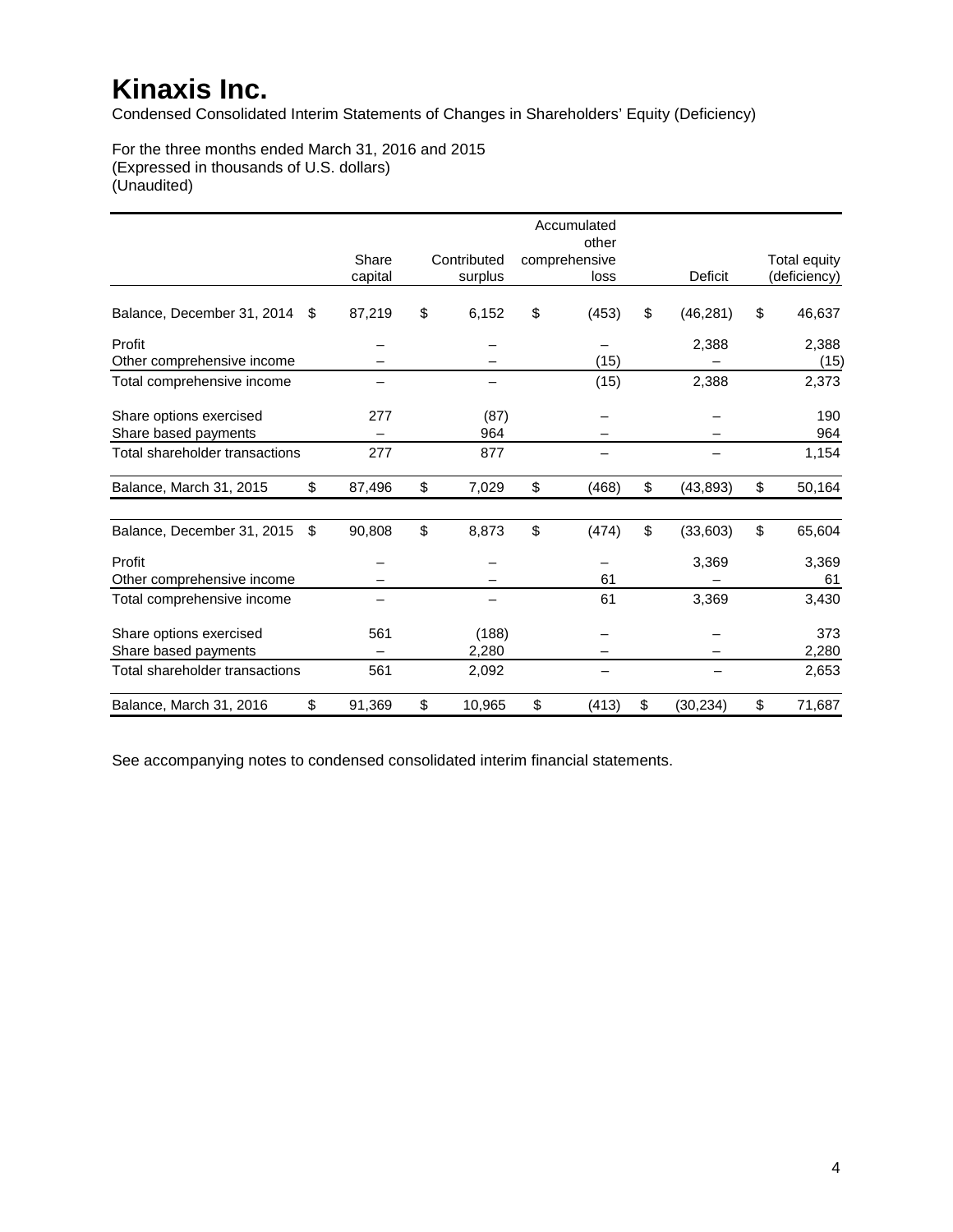Condensed Consolidated Interim Statements of Cash Flows

For the three months ended March 31, 2016 and 2015 (Expressed in thousands of U.S. dollars) (Unaudited)

|                                                        | 2016          | 2015         |
|--------------------------------------------------------|---------------|--------------|
| Cash flows from operating activities:                  |               |              |
| Profit                                                 | \$<br>3,369   | \$<br>2,388  |
| Items not affecting cash:                              |               |              |
| Depreciation of property and equipment                 | 520           | 354          |
| Share-based payments                                   | 2,280         | 964          |
| Amortization of lease inducement                       | (11)          | (11)         |
| Investment tax credits recoverable                     | 422           | (339)        |
| Income tax expense                                     | 2,177         | 1,405        |
| Change in operating assets and liabilities (note 11)   | 743           | 19,210       |
| Income taxes paid                                      | (713)         | (356)        |
|                                                        | 8,787         | 23,615       |
| Cash flows used in investing activities:               |               |              |
| Purchase of property and equipment (note 5)            | (358)         | (1,684)      |
| Cash flows used in financing activities:               |               |              |
| Common Shares issued                                   | 373           | 190          |
| Increase in cash and cash equivalents                  | 8,802         | 22,121       |
|                                                        |               |              |
| Cash and cash equivalents, beginning of period         | 99,390        | 56,725       |
| Effects of exchange rates on cash and cash equivalents | 156           | (82)         |
| Cash and cash equivalents, end of period               | \$<br>108,348 | \$<br>78,764 |

See accompanying notes to condensed consolidated interim financial statements.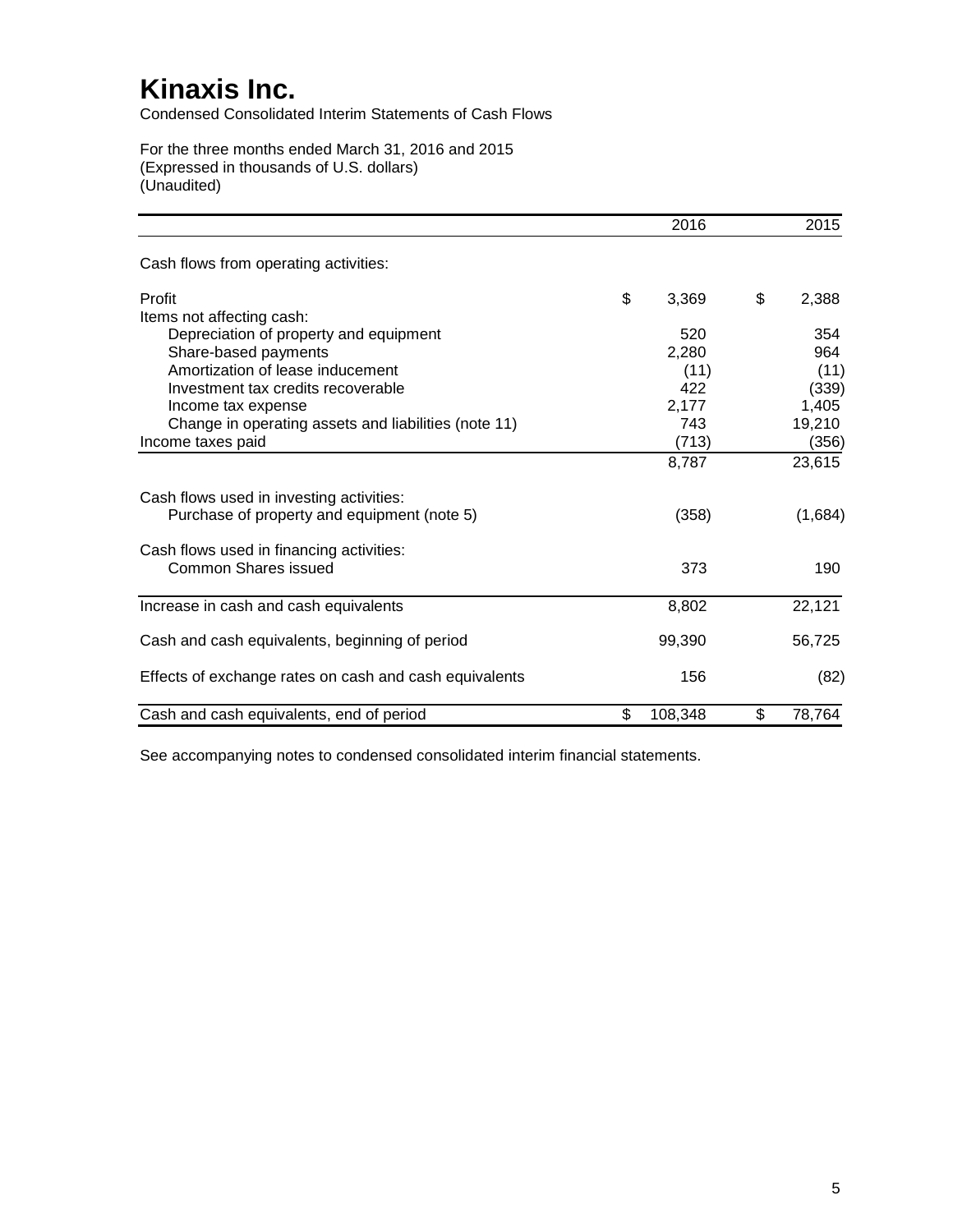Notes to Condensed Consolidated Interim Financial Statements

For the three months ended March 31, 2016 and March 31, 2015 (Expressed in thousands of U.S. dollars, except share and per share amounts) (Unaudited)

#### **1. Corporate information:**

Kinaxis Inc. ("Kinaxis" or the "Company") is incorporated under the Canada Business Corporations Act and domiciled in Ontario, Canada. The address of the Company's registered office is 700 Silver Seven Road, Ottawa, Ontario. The consolidated financial statements of the Company as at March 31, 2016 and for the three months ended March 31, 2016 and 2015 comprise the Company and its subsidiaries.

Kinaxis is a leading provider of cloud-based subscription software that enables its customers to improve and accelerate analysis and decision-making across their supply chain operations. Kinaxis is a global enterprise with offices in Chicago, United States; Tokyo, Japan; Hong Kong, China; Eindhoven, The Netherlands; and Ottawa, Canada.

### **2. Basis of preparation:**

(a) Statement of compliance:

The unaudited condensed consolidated interim financial statements have been prepared in accordance with International Accounting Standard 34 *Interim Financial Reporting* as issued by the International Accounting Standards Board ("IASB"). They do not include all the information required for a complete set of financial statements prepared in accordance with International Financial Reporting Standards ("IFRS") and should be read in conjunction with the annual consolidated financial statements of the Company for the year ended December 31, 2015. However, selected explanatory notes are included to explain events and transactions that are significant to an understanding of the changes in the Company's financial position and performance since the last annual consolidated financial statements as at and for the year ended December 31, 2015.

Certain comparative figures have been reclassified to conform to the current year's presentation.

The unaudited condensed consolidated interim financial statements were authorized for issue by the Board of Directors on May 4, 2016.

(b) Use of estimates and judgments:

In preparing these unaudited condensed consolidated interim financial statements, Management makes judgements, estimates and assumptions that affect the application of accounting policies and the reported amounts of assets and liabilities, income and expense. Actual results may differ from these estimates.

The significant judgements made by Management in applying the Company's accounting policies and the key sources of estimation uncertainty were the same as those that applied to the consolidated financial statements as at and for the year ended December 31, 2015.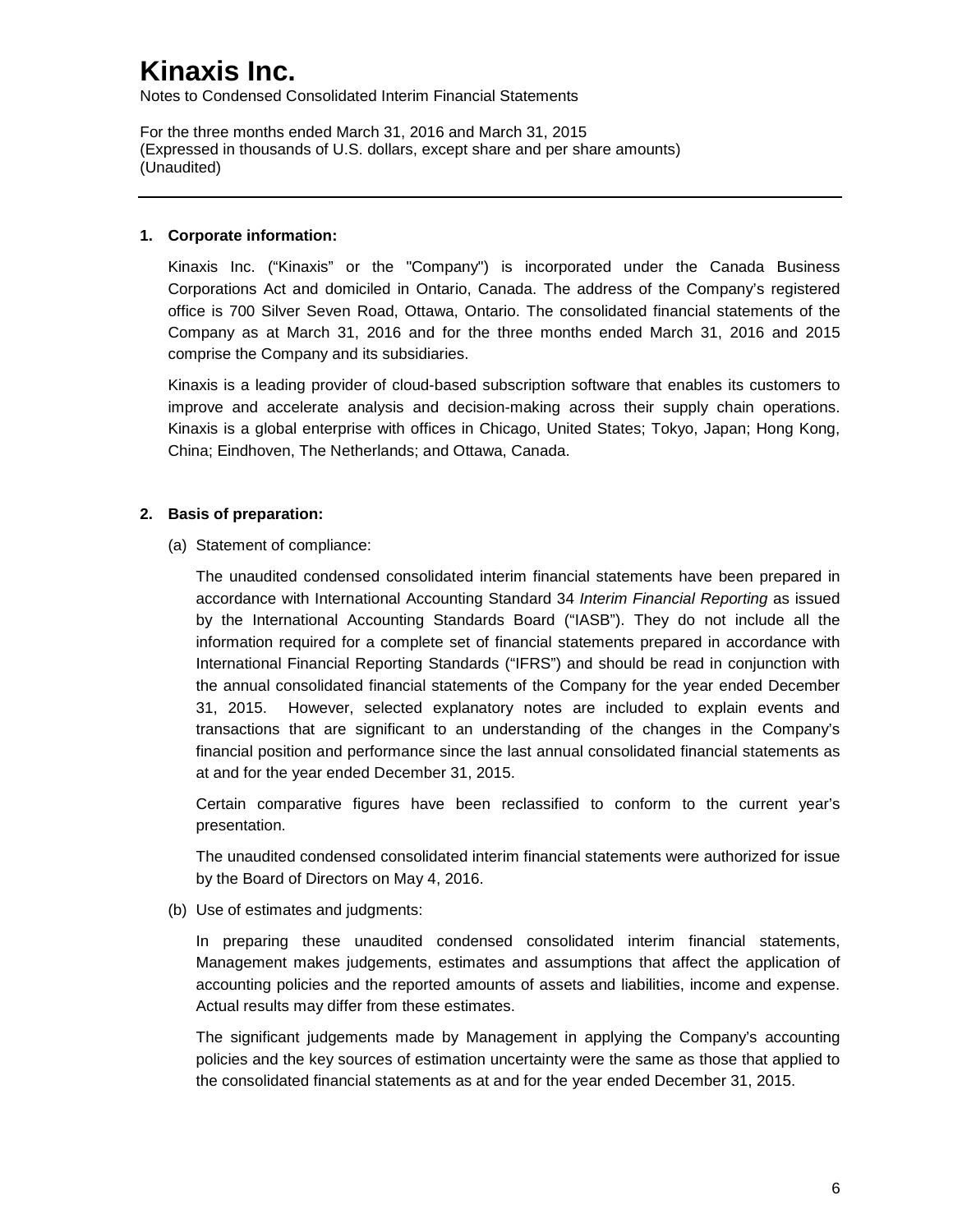Notes to Condensed Consolidated Interim Financial Statements

For the three months ended March 31, 2016 and March 31, 2015 (Expressed in thousands of U.S. dollars, except share and per share amounts) (Unaudited)

### **3. Significant accounting policies:**

The accounting policies applied in these unaudited condensed consolidated interim financial statements are the same as those applied in the Company's consolidated financial statements as at and for the year ending December 31, 2015.

Standards and interpretations in issue:

Amendments to IAS 16 and IAS 38

In May 2014, the International Accounting Standards Board issued amendments to IAS 16 Property, Plant and Equipment and IAS 38 Intangible Assets. These amendments prohibit entities from using a revenue-based depreciation method for items of property, plant and equipment. They also introduce a rebuttable presumption that revenue is not an appropriate basis for amortization of an intangible asset. The amendments explain that an expected future reduction in selling prices could be indicative of a reduction of the future economic benefits embodied in an asset. These amendments became effective for annual periods beginning on or after January 1, 2016. The adoption of these amendments did not have a material impact on the consolidated financial statements.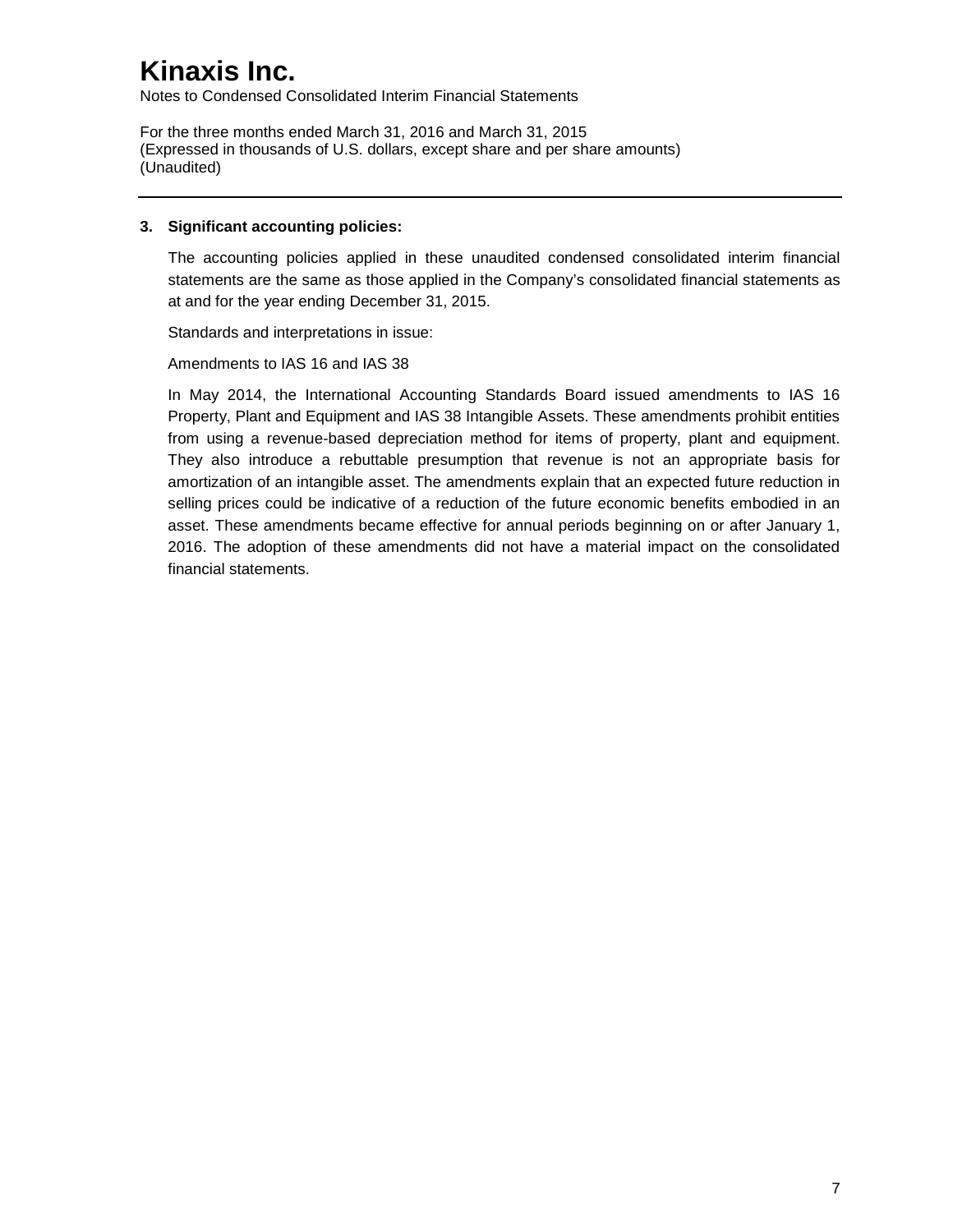Notes to Condensed Consolidated Interim Financial Statements

For the three months ended March 31, 2016 and March 31, 2015 (Expressed in thousands of U.S. dollars, except share and per share amounts) (Unaudited)

#### **4. Accounts receivable:**

|                                    | March 31, | December 31,<br>2015 |  |               |
|------------------------------------|-----------|----------------------|--|---------------|
| Trade accounts receivable<br>Other | S         | 12,699<br>1,254      |  | 14,912<br>921 |
|                                    | S         | 13,953               |  | 15,833        |

There have been no balances written off for the three months ended March 31, 2016 or March 31, 2015 or any allowance for doubtful accounts recorded as at March 31, 2016 or December 31, 2015.

### **5. Property and equipment:**

|                   |             |           | Office         |              | Total        |
|-------------------|-------------|-----------|----------------|--------------|--------------|
|                   | Computer    | Computer  | furniture and  | Leasehold    | property and |
| Cost              | equipment   | software  | equipment      | improvements | equipment    |
|                   |             |           |                |              |              |
| Balance, December |             |           |                |              |              |
| 31, 2015          | \$<br>9,357 | \$<br>700 | \$<br>124      | \$<br>2,411  | \$<br>12,592 |
| Additions         | 288         | 52        | $\overline{2}$ | 16           | 358          |
| Balance, March    |             |           |                |              |              |
| 31, 2016          | \$<br>9,645 | \$<br>752 | \$<br>126      | \$<br>2,427  | \$<br>12,950 |
|                   |             |           |                |              |              |
|                   |             |           | Office         |              | Total        |
| Accumulated       | Computer    | Computer  | furniture and  | Leasehold    | property and |
| depreciation      | equipment   | software  | equipment      | improvements | equipment    |
|                   |             |           |                |              |              |
| Balance, December |             |           |                |              |              |
| 31, 2015          | \$<br>2,677 | \$<br>350 | \$<br>81       | \$<br>2,132  | \$<br>5,240  |
| Depreciation      | 462         | 34        | 4              | 20           | 520          |
| Balance, March    |             |           |                |              |              |
| 31, 2016          | \$<br>3,139 | \$<br>384 | \$<br>85       | \$<br>2,152  | \$<br>5,760  |
|                   |             |           |                |              |              |
|                   |             |           | Office         |              | Total        |
| Carrying          | Computer    | Computer  | furniture and  | Leasehold    | property and |
| value             | equipment   | software  | equipment      | improvements | equipment    |
|                   |             |           |                |              |              |
| December 31, 2015 | \$<br>6,680 | \$<br>350 | \$<br>43       | \$<br>279    | \$<br>7,352  |
| March 31, 2016    | 6,506       | 368       | 41             | 275          | 7,190        |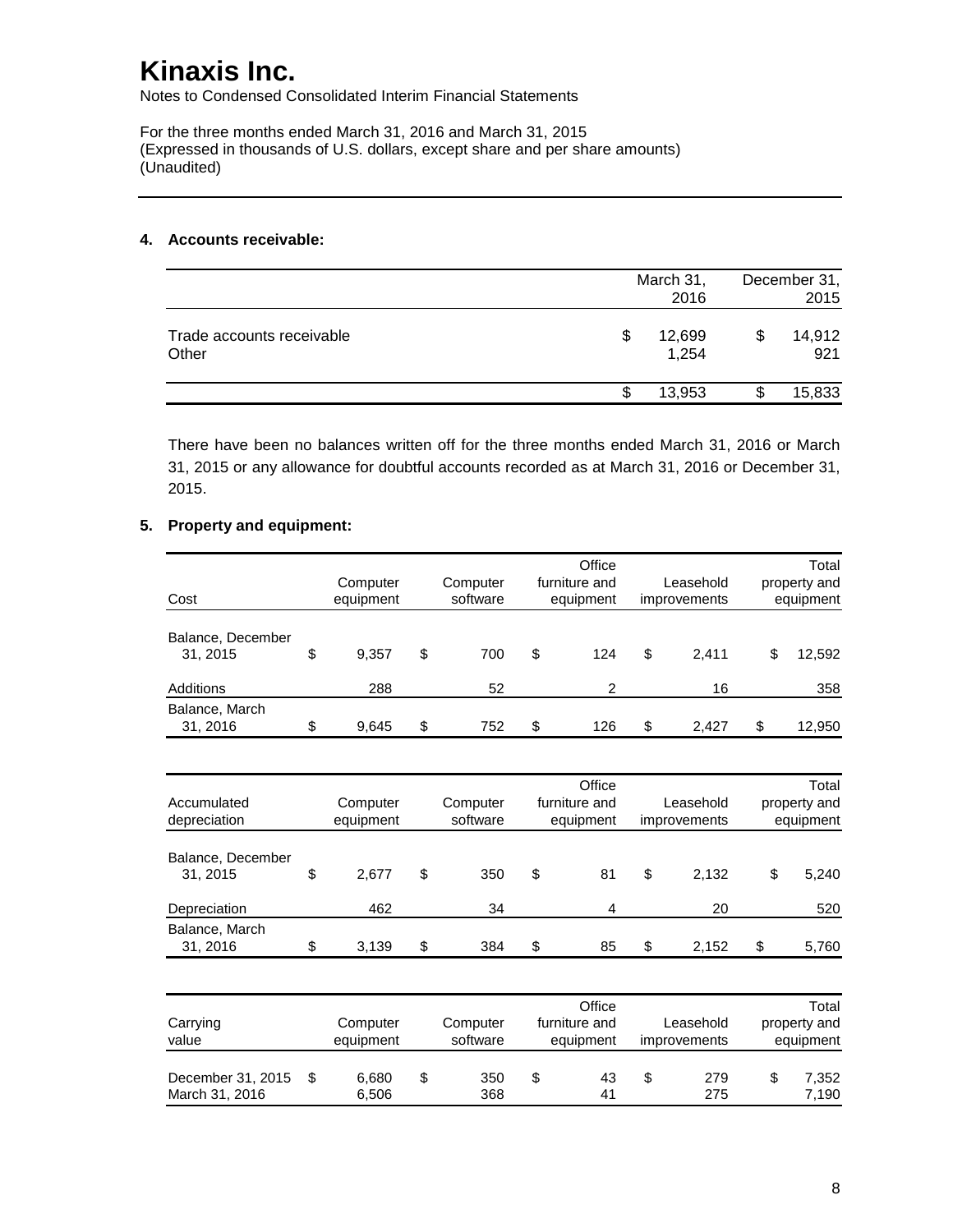Notes to Condensed Consolidated Interim Financial Statements

For the three months ended March 31, 2016 and March 31, 2015 (Expressed in thousands of U.S. dollars, except share and per share amounts) (Unaudited)

### **5. Property and equipment (continued):**

The following table presents the depreciation expense by function for the three months ended March 31:

|                            | 2016 | 2015      |
|----------------------------|------|-----------|
|                            |      |           |
| Cost of revenue            | 381  | \$<br>211 |
| Selling and marketing      |      |           |
| Research and development   | 92   | 77        |
| General and administrative | 46   | 65        |
|                            | 520  | 354       |

### **6. Accounts payable and accrued liabilities:**

|                                                                       |    | March 31,<br>2016     |    |                     |
|-----------------------------------------------------------------------|----|-----------------------|----|---------------------|
| Trade accounts payable<br><b>Accrued liabilities</b><br>Taxes payable | \$ | 448<br>3,877<br>1,550 | \$ | 721<br>5,569<br>504 |
|                                                                       | S  | 5.875                 |    | 6,794               |

#### **7. Share capital:**

*Authorized*

The Company is authorized to issue an unlimited number of Common Shares.

*Issued:*

|                                         | Common shares |              |
|-----------------------------------------|---------------|--------------|
|                                         | <b>Shares</b> | Amount       |
| Shares outstanding at December 31, 2014 | 23,739,342    | \$<br>87,219 |
| Shares issued from exercised options    | 67,546        | 277          |
| Shares outstanding at March 31, 2015    | 23,806,888    | \$<br>87,496 |
| Shares outstanding at December 31, 2015 | 24,420,004    | \$<br>90,808 |
| Shares issued from exercised options    | 56,538        | 561          |
| Shares outstanding at March 31, 2016    | 24,476,542    | \$<br>91,369 |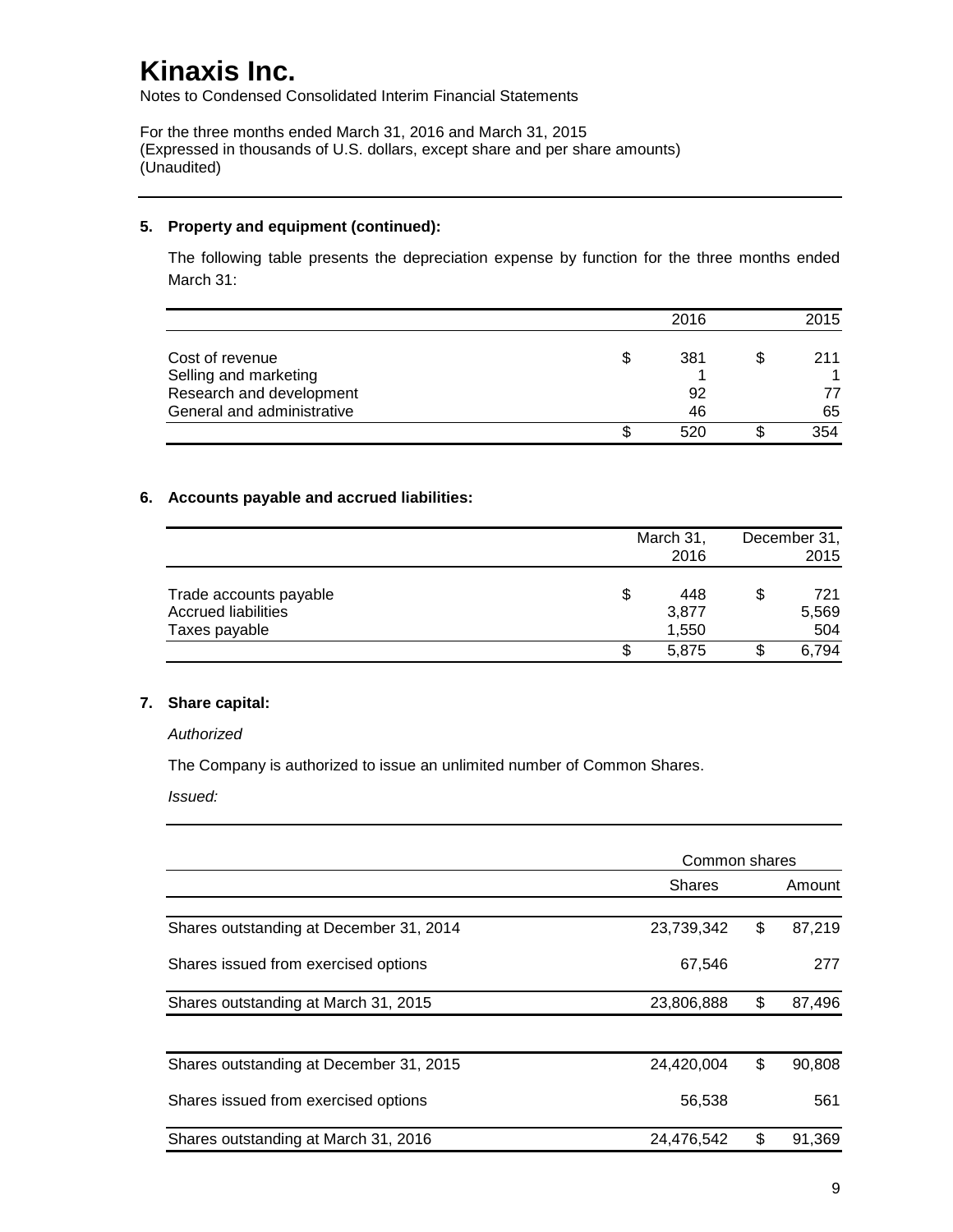Notes to Condensed Consolidated Interim Financial Statements

For the three months ended March 31, 2016 and March 31, 2015 (Expressed in thousands of U.S. dollars, except share and per share amounts) (Unaudited)

### **7. Share capital (continued):**

#### *Stock option plans*

A summary of the status of the plan is as follows:

|                      |               | Three months ended |                |               | Year ended        |  |  |
|----------------------|---------------|--------------------|----------------|---------------|-------------------|--|--|
|                      |               | March 31, 2016     |                |               | December 31, 2015 |  |  |
|                      |               |                    | Weighted       |               | Weighted          |  |  |
|                      |               |                    | average        |               | average           |  |  |
|                      | <b>Shares</b> | exercise price     |                | <b>Shares</b> | exercise price    |  |  |
|                      |               |                    | (U.S. dollars) |               | (U.S. dollars)    |  |  |
| Options outstanding, |               |                    |                |               |                   |  |  |
| beginning of period  | 2,571,206     | \$                 | 15.62          | 2,170,802     | \$<br>5.74        |  |  |
| Granted              | 40,000        |                    | 28.68          | 1,048,000     | 29.71             |  |  |
| Exercised            | (56,538)      |                    | 6.60           | (622,328)     | 2.99              |  |  |
| Forfeited            |               |                    |                | (24, 818)     | 9.26              |  |  |
| <b>Expired</b>       |               |                    |                | (450)         | 0.87              |  |  |
| Options outstanding, |               |                    |                |               |                   |  |  |
| end of period        | 2,554,668     | \$                 | 16.96          | 2,571,206     | \$15.62           |  |  |
| Options exercisable, |               |                    |                |               |                   |  |  |
| end of period        | 984,917       | \$                 | 5.38           | 787,393       | \$<br>3.97        |  |  |

The following table summarizes information about stock options outstanding at March 31, 2016:

|                    | Options outstanding |             |                |             | Options exercisable |
|--------------------|---------------------|-------------|----------------|-------------|---------------------|
|                    |                     | Weighted    |                |             |                     |
|                    |                     | average     | Weighted       |             | Weighted            |
| Range              | Number              | remaining   | average        | Number      | average             |
| of exercise        | outstanding         | contractual | exercise       | exercisable | exercise            |
| prices             | at 03/31/16         | life        | price          | at 03/31/16 | price               |
| $(U.S.$ dollars)   |                     |             | (U.S. dollars) |             | $(U.S.$ dollars)    |
|                    |                     |             |                |             |                     |
| 1.60 to 3.20<br>\$ | 699,168             | 5.81        | \$<br>2.49     | 646,667     | 2.43<br>\$          |
| 6.60 to 9.75       | 601,750             | 7.81        | 9.57           | 276,750     | 9.59                |
| 10.00 to 14.50     | 172,500             | 8.53        | 12.75          | 22,500      | 13.46               |
| 19.50 to 24.50     | 256,250             | 9.05        | 21.20          | 39,000      | 19.66               |
| 29.00 to 30.50     | 119.000             | 9.58        | 29.69          |             |                     |
| 34.50 to 35.50     | 706,000             | 9.75        | 34.95          |             |                     |
|                    | 2,554,668           | 8.05        | 16.96<br>\$.   | 984,917     | \$<br>5.38          |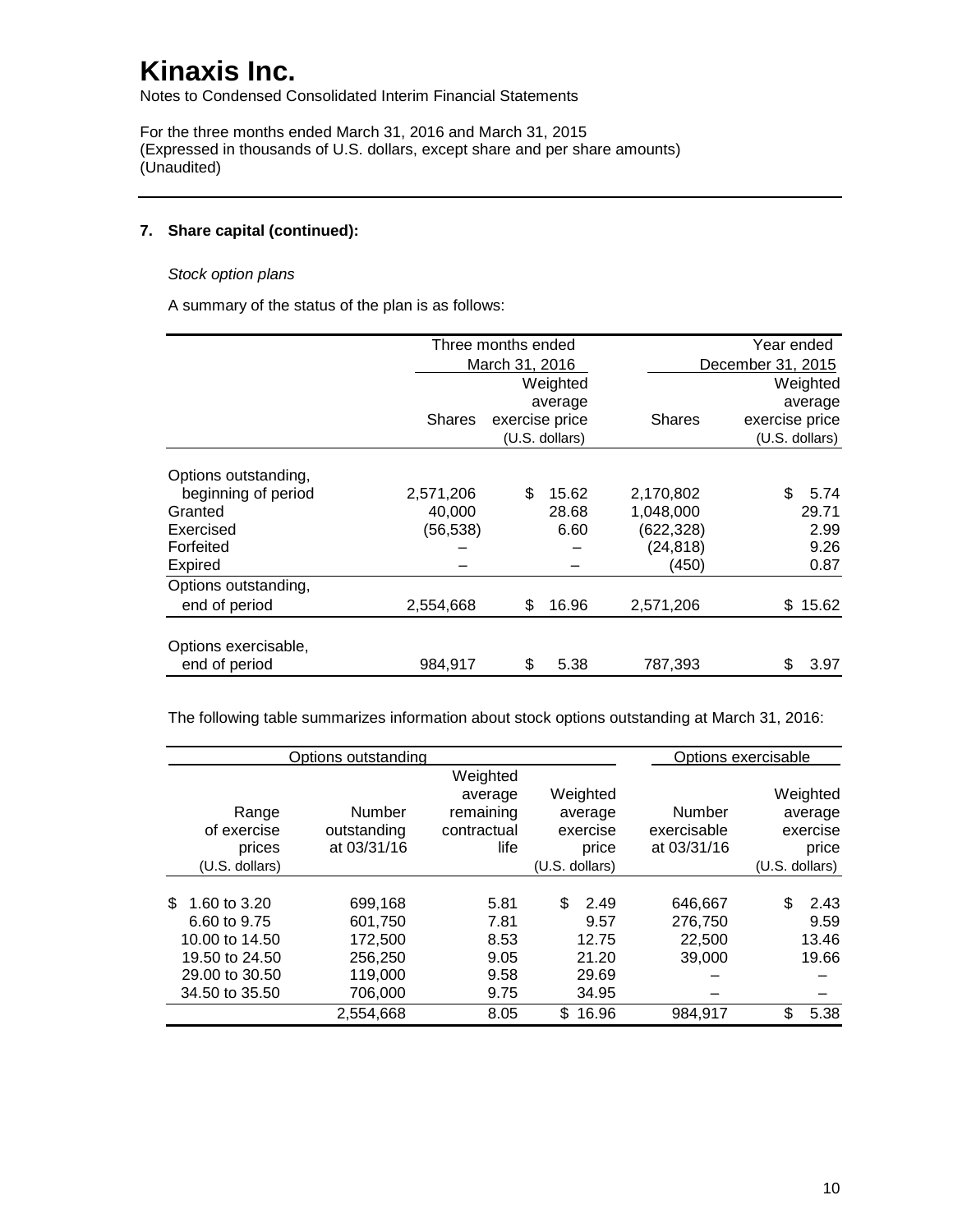Notes to Condensed Consolidated Interim Financial Statements

For the three months ended March 31, 2016 and March 31, 2015 (Expressed in thousands of U.S. dollars, except share and per share amounts) (Unaudited)

### **7. Share capital (continued):**

### *Stock option plans (continued)*

At March 31, 2016, there were 32,698 stock options available for grant under the Plan. During the three months ended March 31, 2016, the Company granted 40,000 (year ended December 31, 2015 – 1,048,000) options and recorded share-based compensation expense for the three months ended March 31, 2016 of \$1,524 (three months ended March 31, 2015 - \$611) related to the vesting of options granted in 2016 and previous years. The per share weighted-average fair value of stock options granted during the three months ended March 31, 2016 was \$9.11 (year ended December 31, 2015 - \$9.84) on the date of grant using the Black Scholes option-pricing model with the following weighted-average assumptions: exercise price is equal to the price of the underlying share, expected dividend yield 0%, risk-free interest rate of 1.16% (2015 - 1.64%), an expected life of 3 to 6 years (2015 – 3 to 8 years), and estimated volatility of 41% (2015 - 40%). Volatility is estimated by benchmarking to comparable publicly traded companies operating in a similar market segment. The forfeiture rate was estimated at 10% (2015 - 10%). The forfeiture rate is estimated based upon an analysis of actual forfeitures.

### *Share Unit Plan*

At March 31, 2016, there were 516,412 share units available for grant under the Plan. During the three months ended March 31, 2016, the Company granted 58,588 (year ended December 31, 2015 – 95,000) restricted share units ("RSU"). There were 148,587 (year ended December 31, 2015 – 89,999) RSUs outstanding at March 31, 2016. Each RSU entitles the participant to receive one Common Share. The RSUs vest based over time in three equal annual tranches. The fair value of the RSUs granted during the three months ended March 31, 2016 was \$25.27 (2015 - \$17.35) per unit using the fair value of a Common Share at time of grant. The Company recorded share-based compensation expense for the three months ended March 31, 2016 of \$261 (three months ended March 31, 2015 - \$197) related to the RSUs.

During the three months ended March 31, 2016, the Company granted 19,585 (year ended December 31, 2015 – 9,000) deferred share units ("DSU"). There were 28,585 (year ended December 31, 2015 – 9,000) DSUs outstanding at March 31, 2016. Each DSU entitles the participant to receive one Common Share. The DSUs vest immediately as the participants are entitled to the shares upon termination of their service. The fair value of the DSUs granted was \$25.27 (2015 – \$17.35) per unit using the fair value of a Common Share at time of grant. The Company recorded share-based compensation expense for the three months ended March 31, 2016 of \$495 (three months ended March 31, 2015 - \$156) related to the DSUs.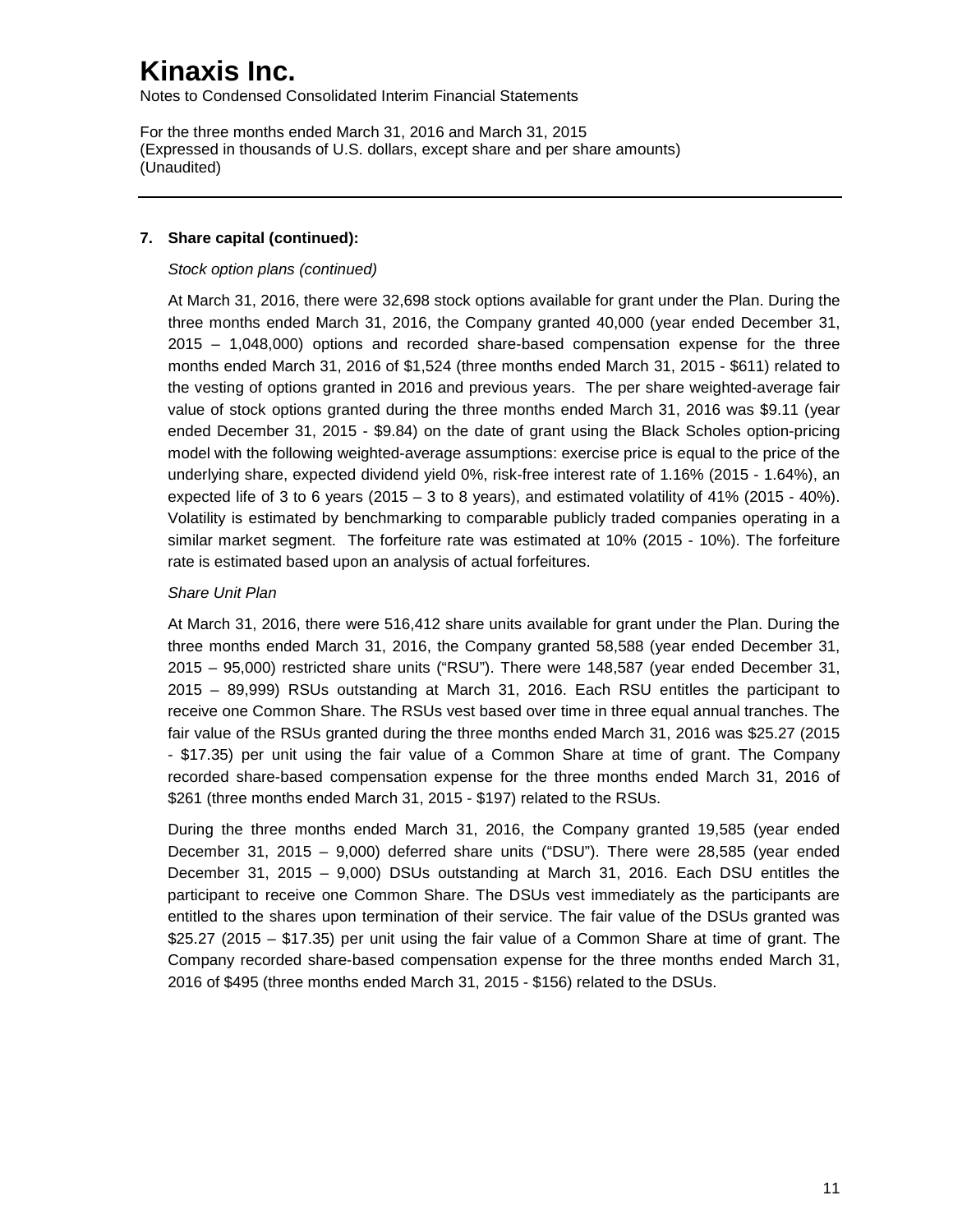Notes to Condensed Consolidated Interim Financial Statements

For the three months ended March 31, 2016 and March 31, 2015 (Expressed in thousands of U.S. dollars, except share and per share amounts) (Unaudited)

### **7. Share capital (continued):**

The following table presents the share-based payments expense by function for the three months ended March 31:

|                            |    | 2016  |   | 2015 |
|----------------------------|----|-------|---|------|
| Cost of revenue            | \$ | 272   | S | 191  |
| Selling and marketing      |    | 343   |   | 163  |
| Research and development   |    | 319   |   | 144  |
| General and administrative |    | 1.346 |   | 466  |
|                            | S. | 2.280 | S | 964  |

### **8. Earnings per share:**

The following table summarizes the calculation of the weighted average number of basic and diluted common shares for the three months ended March 31:

|                                                                    | 2016                 | 2015                |
|--------------------------------------------------------------------|----------------------|---------------------|
| Issued common shares at beginning of period                        | 24,420,004           | 23,739,342          |
| Effect of shares issued from exercise of options                   | 25,626               | 20,598              |
| Weighted average number of basic common<br>shares at March 31      | 24,445,630           | 23,759,940          |
| Effect of share options on issue<br>Effect of share units on issue | 1,159,835<br>139,519 | 1,329,329<br>44,017 |
| Weighted average number of diluted common<br>shares at March 31    | 25,744,984           | 25,133,286          |

At March 31, 2016, 881,000 options (March 31, 2015 – 297,000 options) were excluded from the weighted average number of diluted common shares as their effect would have been anti-dilutive.

### **9. Revenue:**

|                                                                  | 2016                         | 2015                         |
|------------------------------------------------------------------|------------------------------|------------------------------|
| Subscription<br>Professional services<br>Maintenance and support | \$<br>18,490<br>8,304<br>238 | \$<br>15,408<br>4,018<br>285 |
|                                                                  | 27,032                       | 19,711                       |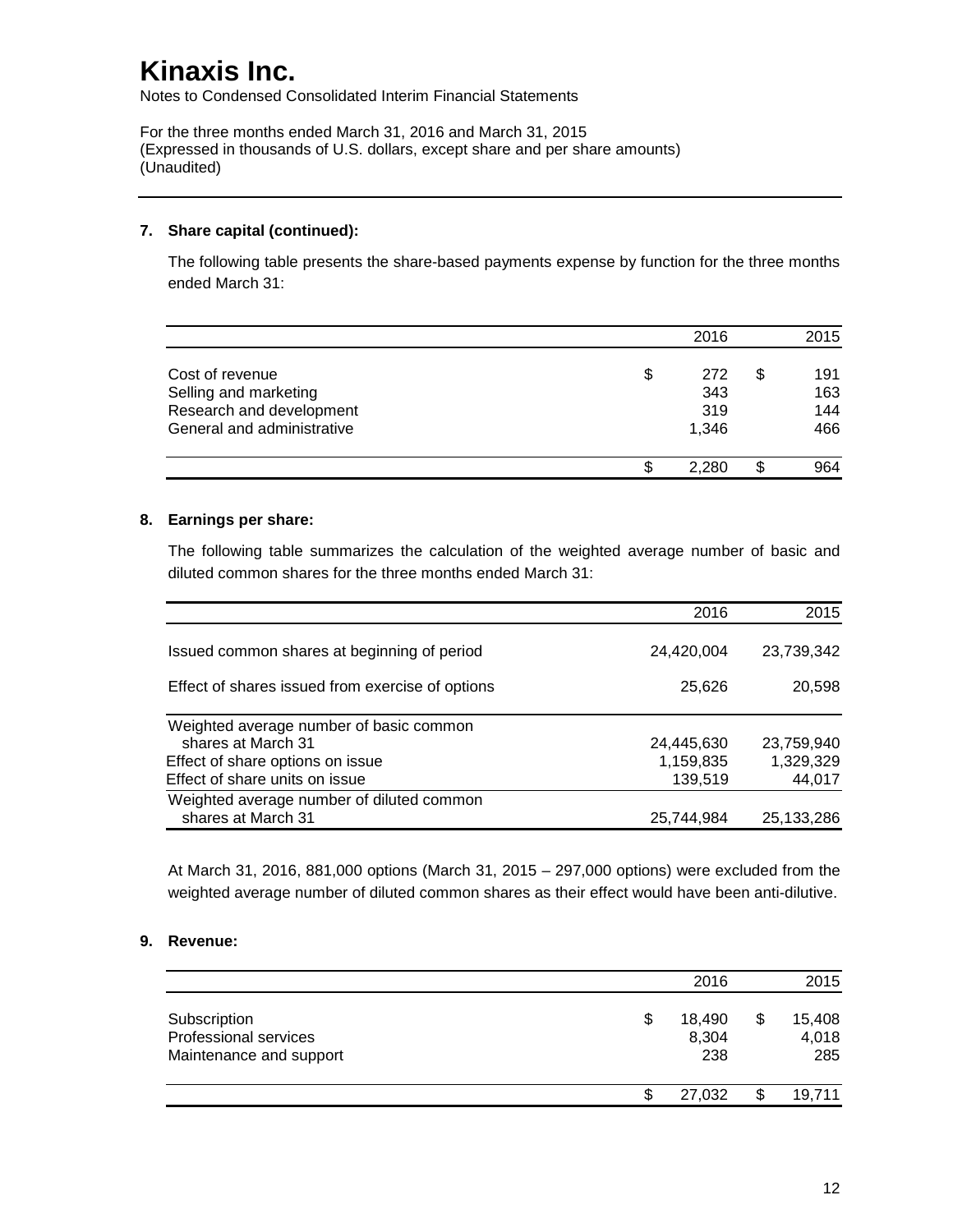Notes to Condensed Consolidated Interim Financial Statements

For the three months ended March 31, 2016 and March 31, 2015 (Expressed in thousands of U.S. dollars, except share and per share amounts) (Unaudited)

#### **10. Research and development:**

|                                                             | 2016           |   | 2015           |
|-------------------------------------------------------------|----------------|---|----------------|
| Research and development expenses<br>Investment tax credits | 5,076<br>(339) | S | 4,010<br>(339) |
|                                                             | 4.737          |   | 3.671          |

#### **11. Statement of cash flow:**

Changes in operating assets and liabilities:

|                                                                                                                                                      |    | 2016                                        |   | 2015                                       |
|------------------------------------------------------------------------------------------------------------------------------------------------------|----|---------------------------------------------|---|--------------------------------------------|
| Trade and other receivables<br>Investment tax credits receivable<br>Prepaid expenses<br>Accounts payable and accrued liabilities<br>Deferred revenue | \$ | 1.841<br>(111)<br>(574)<br>(2,822)<br>2,409 | S | 1,631<br>158<br>(462)<br>(2,762)<br>20,645 |
|                                                                                                                                                      | S. | 743                                         |   | 19,210                                     |

#### **12. Financial instruments:**

(a) Fair value of financial instruments:

The fair value of financial assets and liabilities, together with their carrying amounts are as follows:

|                                                                                                                                                           |                                  |     | March 31,<br>2016          |                                 | December 31,<br>2015            |
|-----------------------------------------------------------------------------------------------------------------------------------------------------------|----------------------------------|-----|----------------------------|---------------------------------|---------------------------------|
| <b>Financial assets</b>                                                                                                                                   | Carrying<br>value                |     | Fair<br>value              | Carrying<br>value               | Fair<br>value                   |
| Loans and receivables,<br>measured at amortized cost:<br>Cash and cash equivalents<br>Trade and other receivables<br>Investment tax credits<br>receivable | \$<br>108,348<br>13,953<br>1.642 | \$  | 108.348<br>13,953<br>1.642 | \$<br>99,390<br>15,833<br>1.532 | \$<br>99,390<br>15,833<br>1,532 |
|                                                                                                                                                           | \$<br>123,943                    | \$. | 123.943                    | \$<br>116,755                   | 116.755                         |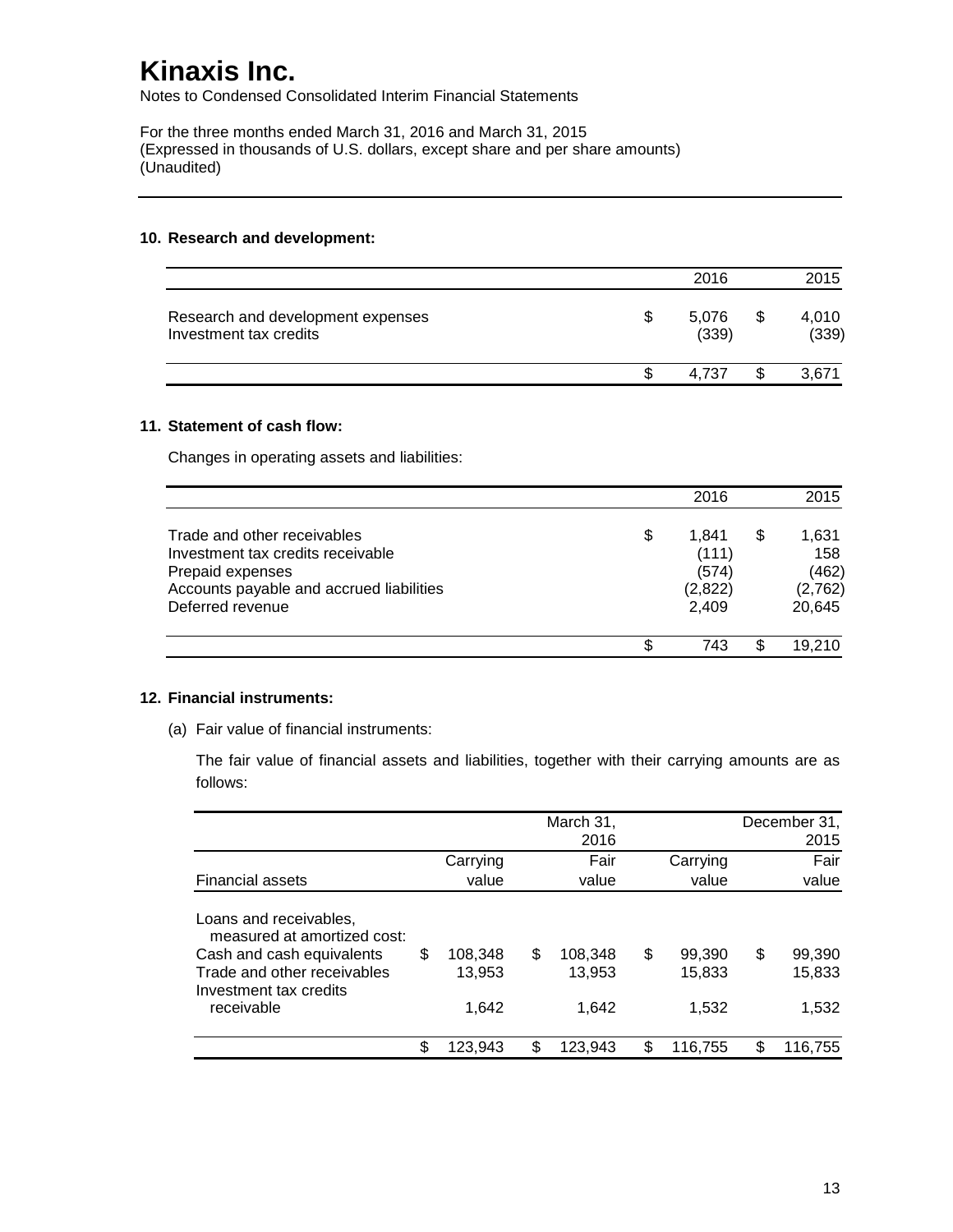Notes to Condensed Consolidated Interim Financial Statements

For the three months ended March 31, 2016 and March 31, 2015 (Expressed in thousands of U.S. dollars, except share and per share amounts) (Unaudited)

### **12. Financial instruments (continued):**

(a) Fair value of financial instruments (continued):

|                                                                                                                   |          |    | March 31,<br>2016 |             |    | December 31,<br>2015 |
|-------------------------------------------------------------------------------------------------------------------|----------|----|-------------------|-------------|----|----------------------|
|                                                                                                                   | Carrying |    | Fair              | Carrying    |    | Fair                 |
| <b>Financial liabilities</b>                                                                                      | value    |    | value             | value       |    | value                |
| Other financial liabilities,<br>measured at amortized cost:<br>Accounts payables and accrued<br>liabilities<br>\$ | 5.875    | \$ | 5.875             | \$<br>6.794 | \$ | 6.794                |
| \$                                                                                                                | 5.875    | S  | 5,875             | \$<br>6.794 | S  | 6,794                |

### (b) Credit risk:

The maximum exposure to credit risk for trade receivables by geographic region was as follows:

|                      | March 31, |    | December 31, |
|----------------------|-----------|----|--------------|
|                      | 2015      |    | 2015         |
| Canada               | \$<br>743 | \$ | 265          |
| <b>United States</b> | 11,040    |    | 14,056       |
| Other foreign        | 916       |    | 591          |
|                      | 12,699    |    | 14,912       |

The aging of the trade receivables at the reporting date was as follows:

|                                                                      | March 31,<br>2015           |    | December 31,<br>2015 |
|----------------------------------------------------------------------|-----------------------------|----|----------------------|
| Current                                                              | \$<br>8,997                 | \$ | 10,096               |
| Past due:<br>$0 - 30$ days<br>$31 - 60$ days<br>Greater than 60 days | \$<br>1,984<br>1,214<br>504 | \$ | 4,440<br>235<br>141  |
|                                                                      | \$<br>12,699                | S. | 14,912               |

At March 31, 2016, two customers accounted for greater than 10% of total trade receivables (December 31, 2015–two customers). For the three months ended March 31, 2016 one customer accounted for greater than 10% of revenue (2015 – no customer).